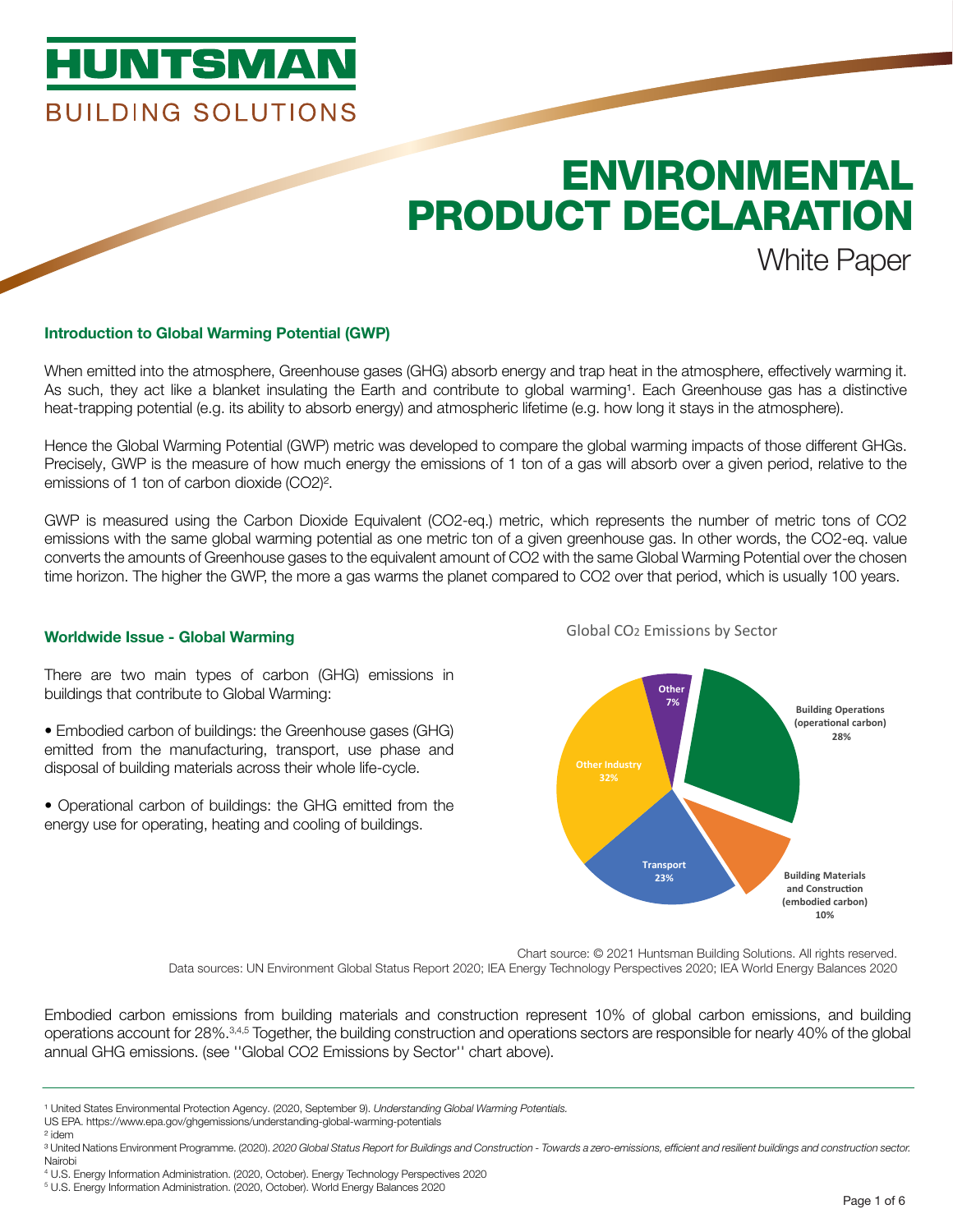According to the latest U.N. Environment Programme's Emissions Gap report<sup>6</sup>, in order to achieve the Paris Agreement's goal to limit global temperature increase to 2 degrees Celsius above pre-industrial levels (preferably to 1.5), the world needs to achieve drastic cuts in global GHG emissions. We need to reduce carbon emissions by more than 50% by 2030 and strive to reach carbon neutrality by 2050. As such, the building construction and operation sector will play a major role in achieving this vision since it accounted for 38% of the world's CO2 emissions in 2018.

Addressing upfront carbon is therefore crucial to fighting the climate crisis as energy demand and consumption, as well as the resulting building-related carbon emissions, are projected to continue to rise as the world's building stock is expected to double by 20607 . That's why coordinated action across all industry sectors is crucial to moving towards high-performance and low-carbon buildings, such as near-zero energy buildings. Addressing upfront carbon by changing the way buildings are designed, built, used and decommissioned will be a priority over the coming decades. HBS is committed to manufacturing insulation solutions that outperform other insulations in reduced embodied and building operational carbon emissions, as proven by both industry and HBS specific Environmental Product Declarations (EPD) and Life Cycle Assessments (LCA).

### HBS EMBODIED CARBON REDUCTION (EPD)

#### What is an Environmental Product Declaration?

Increasing demand among architects and designers for product specifications with transparent LCA-based environmental impact reports with the goal of slowing down global warming and climate change. An Environmental Product Declaration (EPD) is an independently made, third-party verified document that communicates transparent, objective and comparable information about the life-cycle environmental impact of products. The EPD is based on a product's life-cycle assessment (LCA), which is a standardized analysis of its environmental emissions and resource use across its life-cycle. The EPD and LCA are both done in accordance with strict ISO standards which ensure completeness and impartiality of information when assessing products' environmental impact. The LCA evaluates a product's impact in 6 Environmental Impact Categories, one of which is Global Warming Potential.

HEATLOK HFO AND HEATLOK SOYA HFO **ENVIRONMENTAL PRODUCT DECLARATION** HUNTSMAN BUILDING SOLUTIONS





Huntsman Building Solutions is a global leader in the manufacture and supply of open-cell and closed-cell spray polyurethane foam (SPF) insulation and coatings. Formed in May 2020 through the combination of the Demilec and Icynene-Lapolla SPF businesses, Huntsman Building Solutions is a business unit of Huntsman Corporation and has a minimum components in the component of years. Through the application of innovative technology and advanced science,

Huntsman Buildling Solutions focuses on meeting market demands for more energy-efficient products and serves a range of industries, including<br>ntial. commercial. in residential, commercial, industrial, institutional, and agricultural. For more information, visit www.huntsmanbuildingsolutions.com.



Why are EPDs such an important consideration when evaluating the best sustainable options available for insulation products?

Heatlok HFO products are the first and only spray foam products with a product-specific, Type III EPD which is third party made and verified by UL in accordance with ISO 14044, ISO 14040, ISO 14025, ISO 21930 and EN 15804. The EPD and LCA are both done in accordance with strict ISO standards which ensure that the studies and reports used to assess a product's environmental impact are complete, impartial and independently verified. It also makes sure the declared life-cycle assessment results are standardized and comparable to other products. This impartiality, transparency and standardization brought about by EPDs are the key to making an informed sustainable choice when specifying products. In addition, specifying products with a third-party verified EPD contributes towards LEED v4 credits and other green building rating systems. Indeed, LEED encourages using products and materials for which life-cycle information is available and that have environmentally, economically and socially preferable life-cycle impacts disclosed in an Environmental Product Declaration<sup>8</sup>.

<sup>6</sup> United Nations Environment Programme. (2020). *Emissions Gap Report 2020*. Nairobi

<sup>7</sup> International Energy Agency. (2017). *Energy Technology Perspectives 2017*

<sup>8</sup> U.S. Green Building Council. (2021). *Building product disclosure and optimization - environmental product declarations | U.S. Green Building Council.*

https://www.usgbc.org/credits/new-construction-core-and-shell-schools-new-construction-retail-new-construction-healthca-22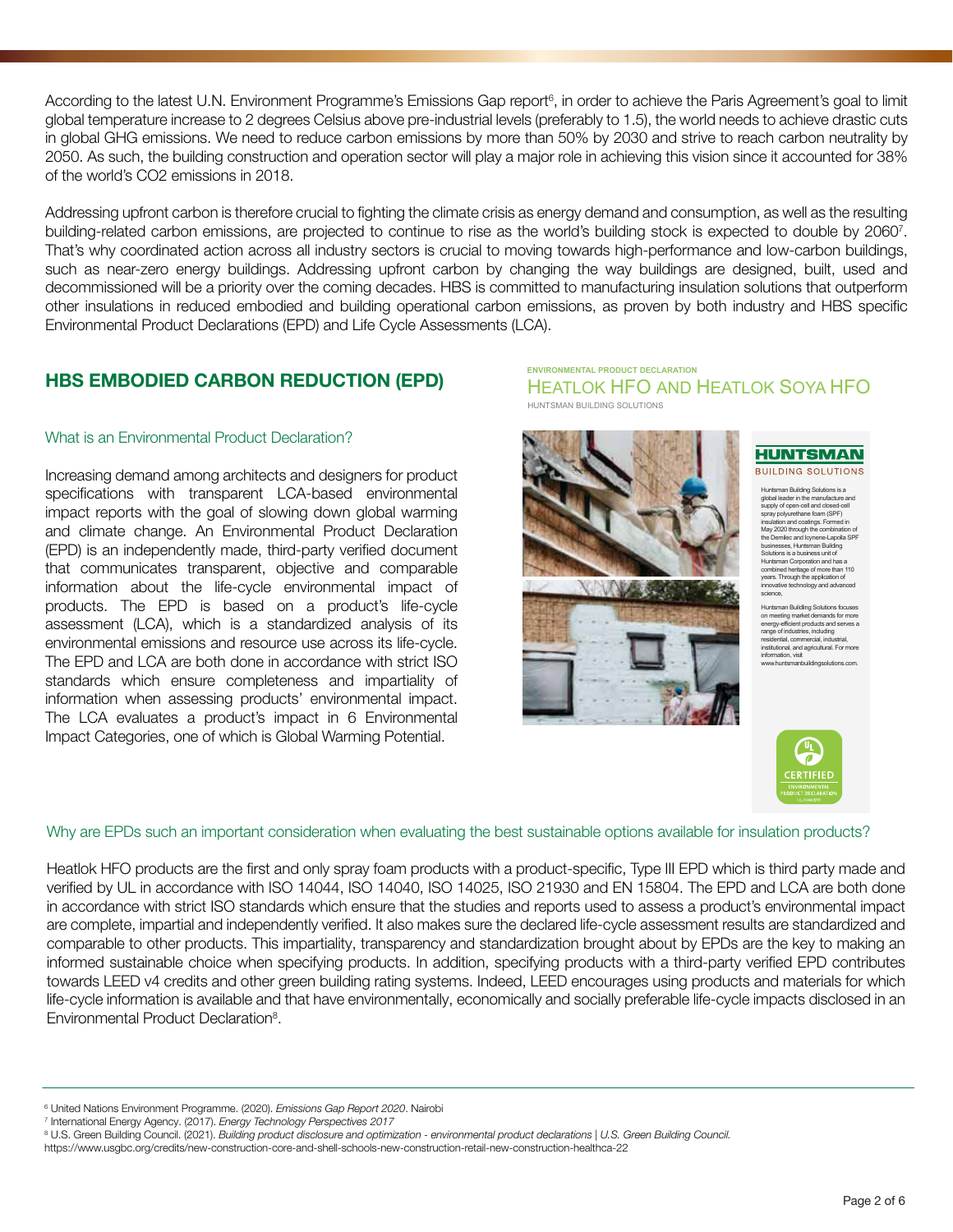#### Heatlok HFO's GWP Comparison to Other Insulation Types

As demonstrated in HBS' EPD for HEATLOK HFO SPF, GWP performance compared to other products is: 39% lower than the spray foam industry average; up to 96% lower than HFO extruded polystyrene; 77% lower than heavy density mineral wool; 52% lower than light density mineral wool; and 55% lower GWP than unbonded loose fill and blown-in mineral wool (see ''Global Warming Potential Across Life-Cycle'' chart below). These comparisons only account for embodied carbon before even considering the additional building energy savings and the resulting operational carbon emission savings made possible with spray foam.



Chart source: © 2021 Huntsman Building Solutions. All rights reserved. Data sources: Products' respective EPDs.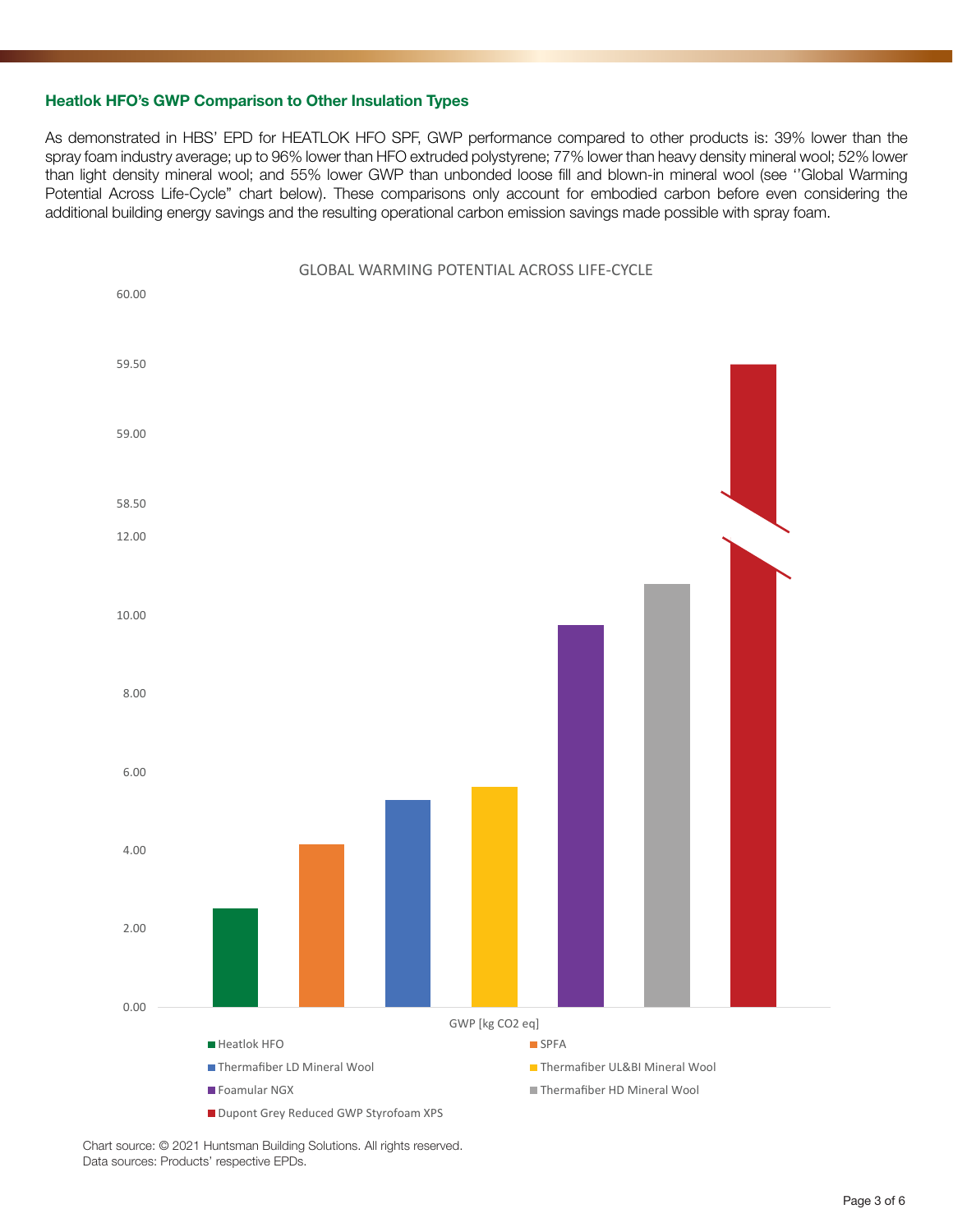#### Assembly Comparisons

HBS also compared different insulation products' EPDs to assess and compare the GWP of a wall assembly insulated solely with Heatlok HFO to assemblies insulated with mineral wool, HFO extruded polystyrene board stock and fiber glass insulation (see Assembly Comparison chart below). The EPD comparison results show that by simply replacing all insulation types and membranes in assemblies A and B by the single product Heatlok HFO at an equivalent R-value, we nearly cut the assembly's GWP in half (45% reduction in GWP).



Chart source: © 2021 Huntsman Building Solutions. All rights reserved. Data sources: Products' respective EPDs.

## $A/B \rightarrow C = 45\%$  GWP

#### ENERGY EFFICIENCY

Energy consumption and the resulting carbon emissions represent a significant cost of building operations. Therefore, it's important to aim to reduce the demand for energy while increasing energy efficiency to reduce GHG emissions. As previously stated, Heatlok HFO grants reductions not only in materials' embodied carbon, but also in building operational carbon emissions. Indeed, with its inherently seamless and higher thermal insulation, vapor and air barrier properties which perfectly seal all cavities, gaps and joints, Heatlok HFO contributes to reducing heat, air and moisture movement/transfer through the envelope. This increases energy savings and reduces HVAC loads, which results in lower building operational carbon emissions. That means using spray foam in place of other products could reduce annual home heating and cooling-related carbon emissions by 30% according to the American Chemistry Council9 .

9 American Chemistry Council. (2018). *POLYURETHANES CONTRIBUTE TO SUSTAINABILITY.*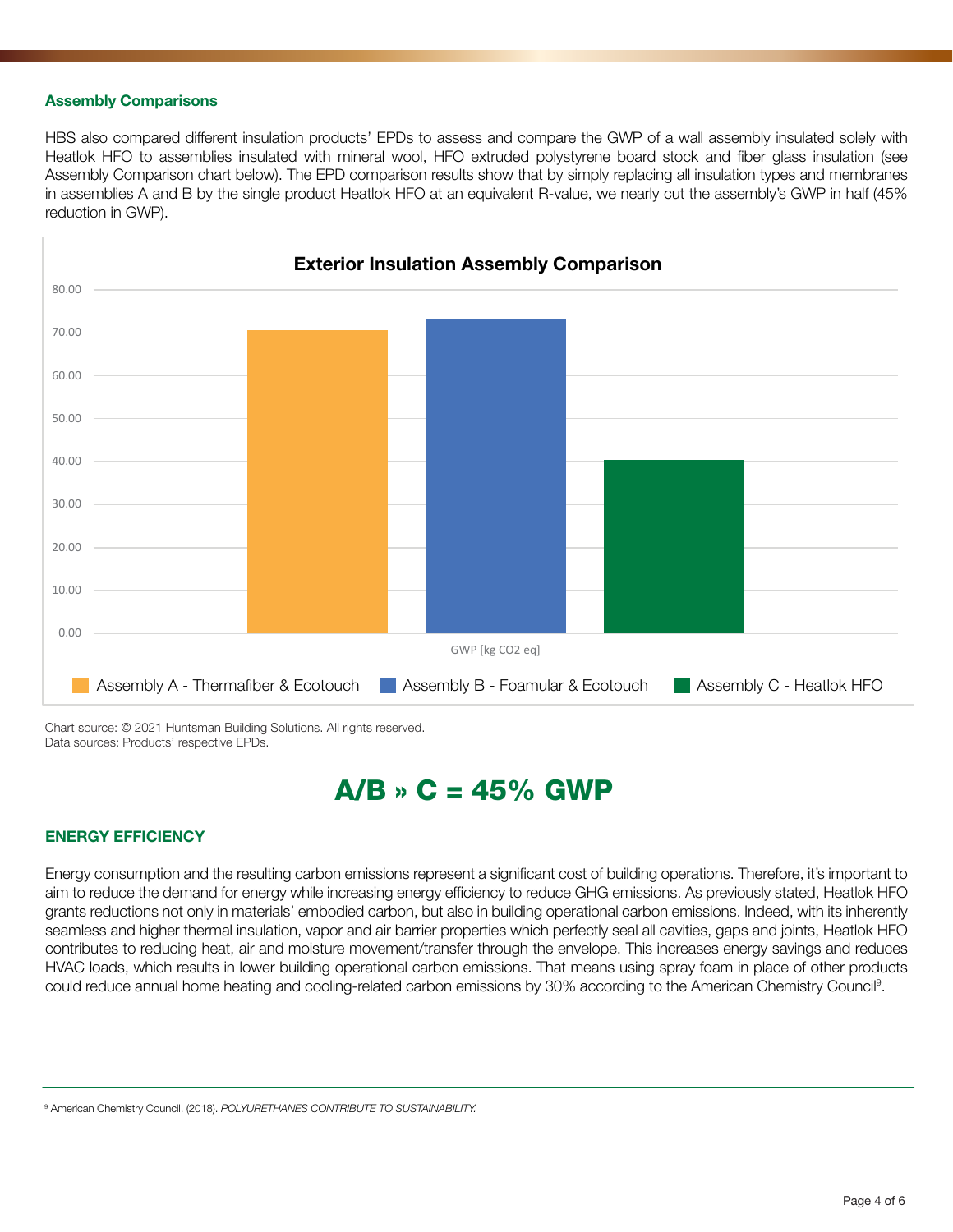#### SPFA's Use Phase Report

In 2021, the Spray Polyurethane Foam Alliance (SPFA) released their Use Phase report: an energy modeling analysis comparing embodied carbon, energy efficiency and environmental impact of SPF and fiberglass insulation.

#### SPFA vs Fiberglass

Spray foam is air impermeable, fully adhered to the substrate, will not sag or suffer convective loss over time and has an inherently higher thermal insulation value than fiberglass. Creating tighter and more energy efficient building envelopes with SPF insulation allows reduced HVAC loads, energy savings and reduced operational carbon emissions. So, despite SPF's higher embodied carbon compared to fiberglass, the study shows that simply replacing fiberglass with SPF brings energy savings equivalent to 5,638 kWh/year and operational carbon emission reductions of 1,556 kg CO2e/year. At this rate, SPF offsets/cancels its higher initial embodied carbon compared to fiberglass in **only 8 years**. This is SPF's Carbon/Environmental Payback Period. Then, after 8 years, during the remainder of its service life, SPF will prevent the release of 104,000 kg of CO2e (carbon equivalent) that would be released in the atmosphere using less performing insulation such as fiberglass  $\rightarrow$  net positive environmental impact of SPF over fiberglass<sup>1011</sup>. Moreover, the yearly energy savings directly translate to annual energy cost savings for homeowners and building operators.

#### Heatlok HFO vs Fiberglass

As demonstrated in its product-specific EPD, Heatlok HFO has lower embodied carbon than the spray foam industry average, which shortens its Carbon/Environmental Payback Period. Indeed, Heatlok HFO will offset/cancel its higher initial embodied carbon compared to fiberglass in **only 4 years**. Then, after 4 years, during the remainder of its service life, Heatlok HFO will prevent the release of 110,000 kg of CO2e (carbon equivalent) that would be released in the atmosphere using fiberglass insulation  $\rightarrow$  net positive environmental impact of Heatlok HFO over fiberglass. Moreover, the yearly energy savings directly translate to annual energy cost savings for homeowners.

In summary, spray foam and Heatlok HFO grant more energy and carbon savings in a shorter period compared to fiberglass insulation. This is how Heatlok HFO helps move towards the goal of reaching zero carbon energy. It is the product of choice for environmentally conscious people looking to choose the most sustainable products and reduce their carbon footprint.



#### **Environmental Impact of Insulation Choice**

Chart source: SPFA Counting Carbon: Demand a Better Insulation in Your Next Home 2021

10 Sustainable Solutions Corporation. (2021, February). *SPF Residential Energy Modeling Analysis.* Spray Polyurethane Foam Alliance

11 Spray Polyurethane Foam Alliance. (2021). *Counting Carbon: Demand a Better Insulation in Your Next Home.*